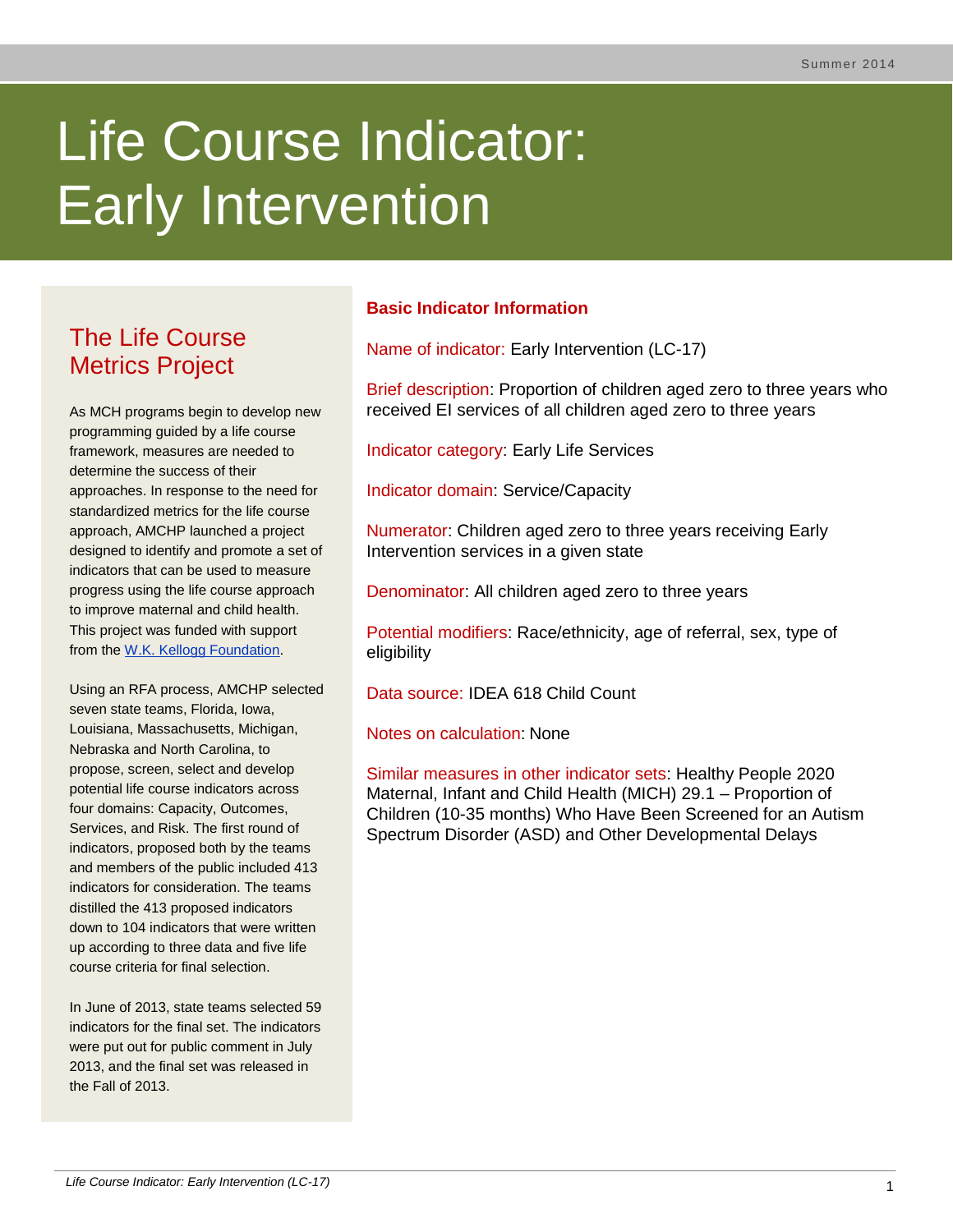# **Life Course Criteria**

#### *Introduction*

Children from birth to three who are identified as having, or being at risk for, developmental delays are eligible for services under the Early Intervention Program for Infants and Toddlers with Disabilities under Part C of the *Individuals with Disabilities Educational Act* (IDEA) (Federal Registrar, 2011). Congress established the Part C Early Intervention program (hereafter referred to as EI) in 1986. Consistent with life course theory, EI is intended to affect the future needs and development of the children it serves. The goals of the program are to: 1) enhance the development of infant and toddlers with disabilities, 2) reduce educational costs by minimizing the need for special education, 3) minimize the likelihood of institutionalization, and maximize independent living, and 4) enhance the capacity of families to meet the needs of their children (ETAC, 2014).

All states, eligible territories (American Samoa, Guam, Northern Mariana Islands, Puerto Rico and the Virgin Islands) and the District of Columbia (hereafter referred to as the states) participate in EI. Because EI is a federal entitlement program, a condition of participation is that that the states must ensure access to the program to all eligible children and their families. This is accomplished through EI Child Find programs, which require school districts to identify, locate, and evaluate eligible children. . Although the states are required to provide EI services to eligible children and families, they have flexibility in how they define developmental delay, whether they include children who are "at risk" for developmental delay in their eligibility criteria, and what state agency leads the program (e.g., public health or education department). This flexibility results in variability in the numbers of children covered and how the EI programs operate across the states. In federal fiscal year (FFY) 2013, almost 340,000 children, representing about 3 percent of the total child population, were served by the EI program. The EI appropriation for FFY 2013 was \$438,500,000 (ECTAC, 2014).

#### *Implications for equity*

Although about 3 percent of children in the United States overall are served by the EI program, the percent of children enrolled in the program vary across the states. For example, the proportion of children enrolled in EI ranged from 1.5 percent in Georgia to 7.0 percent in Massachusetts in 2010 (U.S. Department of Education, 2010). This variability may be explained, in part, by the different state policies related to EI eligibility, including the state definition of developmental delay, but the enrollment differences also raise questions about whether all eligible children in a state are enrolled in EI.

There is some evidence that there are disparities in enrollment related to individual-related characteristics, but the research is equivocal, and more research is needed. Factors found to be associated with lower EI enrollment include poverty, lack of insurance, and race/ethnicity (Shapiro and Derrington, 2004, Feinberg et al., 2001). Additionally, children without diagnoses, or mild delays or conditions have been found to be more likely to have lower EI enrollment compared to those with diagnoses, or moderate or severe delays or conditions (McManus et al., 2009). A Massachusetts analysis also found that children born to older mothers, and those of higher income were more likely to be referred to EI, compared to younger and lower income mothers; and that children born to Asian, foreign-born and non-English speaking mothers were less likely to be referred than children born to White, American-born and English-speaking mothers (Clements, 2006, 2008).

Environmental factors and stressors may play a role in determining who receives and continues EI services. EI is a voluntary program for families, and ongoing involvement can be difficult for families experiencing multiple stressors. Families dealing with homelessness; domestic violence; substance abuse; or lack of social support, adequate shelter and clothing often have difficulty accessing services. Family beliefs and cultures about child development, and sensitivity on the part of families to identify developmental delays in their children may also be contributing factors in low EI enrollment. Research has identified parents' concerns about diagnoses of developmental delays as a factor in using services (Glascoe, 2003, 2006). There also is some evidence that clinicians may respond differently to patients based on gender, clinical training and the child's behavior, which could influence decision-making about possible diagnoses and EI referrals (Glascoe, 1993; Sices et al., 2004).

#### *Public health impact*

EI services are designed to identify and meet the needs of the child in five developmental areas including: physical development, cognitive development, social or emotional development, adaptive development and communications. EI services may be provided in many settings, but are required to be provided in the child's natural environment (e.g., home)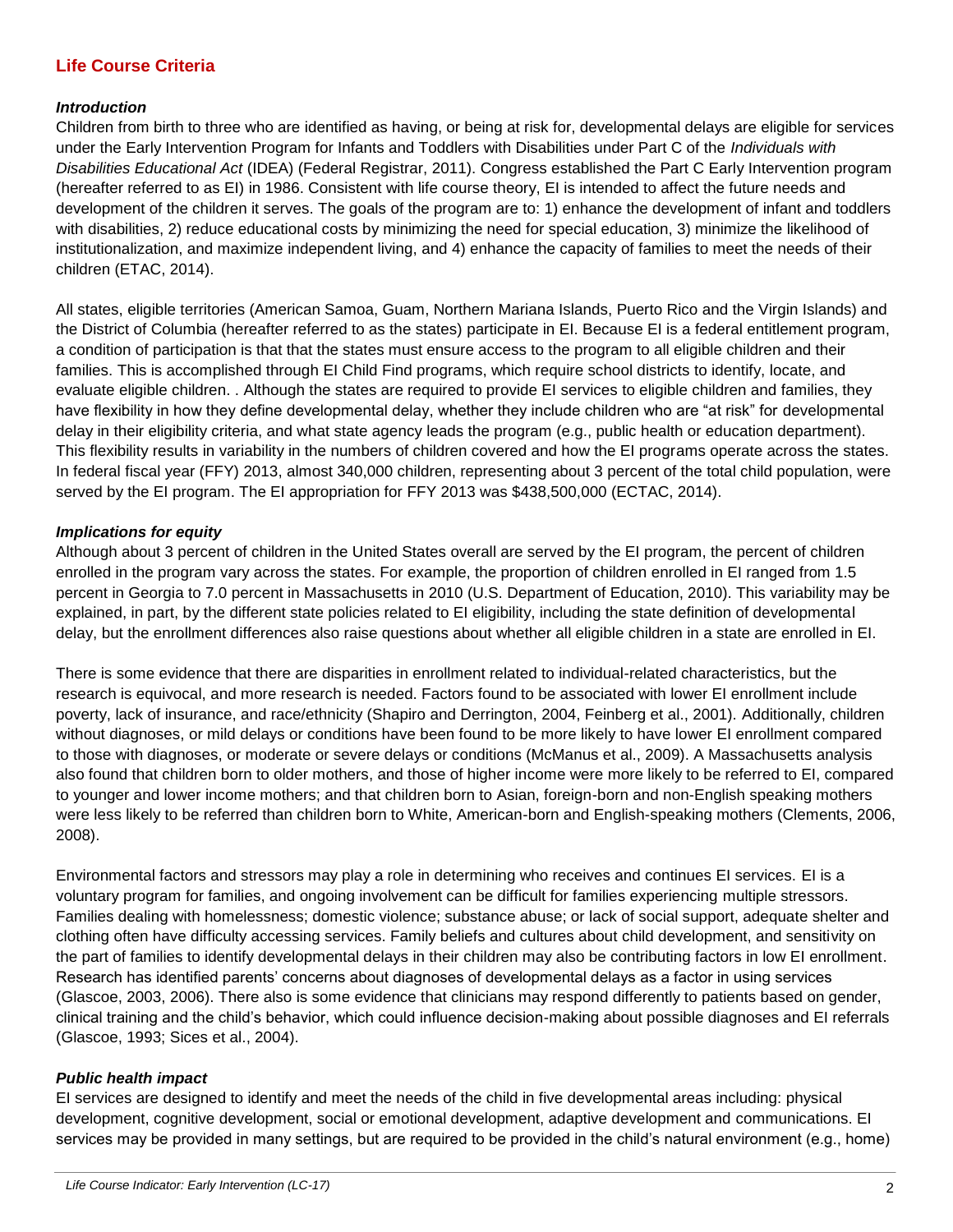as possible. Referrals to EI may be made from multiple sources, including physicians, parents or other family members, social workers and others working with the family. All children receiving EI have an Individualized Family Service Plan (IFSP) that specifies the child's outcomes and services, based on an assessment by a multidisciplinary team. The services most often received by children enrolled in EI include: speech, occupational and physical therapy, as well as early childhood education (Raspa et al., 2010). Family members are critical participants in the EI process, and receive service coordination to support their children's development.

EI involvement reduces the number of children referred to special education at the age of three years as well as after a child enters school. This impact provides significant cost avoidance to states. For example, in Massachusetts during fiscal year 2010, EI services resulted in a cost avoidance of more than \$25 million (MDPH Budget Office, personal communication, Feb. 25, 2011). Although this amount refers to the cost of EI services in Massachusetts, similar savings may be seen across other states. The future savings from investment in EI services are becoming more important as the number of children enrolled nationally continues to rise.

Family-centered EI services can lead to improved developmental, social and educational outcomes. Children who are enabled to reach their fullest potential for school readiness are likely to have a more successful experience in school. Successful achievement, which is tied to academic performance, is a deterrent to juvenile delinquency and school dropout, which are both associated with negative socioeconomic and health outcomes. Schools that are prepared for these children during the transition process from EI to special education are positioned to help maximize the learning experience.

#### *Leverage or realign resources*

There are many opportunities for EI to leverage or realign resources. Per the 2011 regulations, states are required to coordinate their Child Find systems with specific agencies responsible for such programs as the early hearing detection and intervention, child abuse prevention and treatment, and the maternal and child health home visiting programs (Federal Register 2011). Additionally, the EI program works closely with educators to transition EI enrollees to Part C of the IDEA at the age of three, including Head Start, Early Start and Early Child Education programs, as appropriate. EI programs also coordinate with their Title V and Children with Special Health Care Need programs, as well as the Special Nutrition Supplement Program for Women and Infants and Children (WIC) and the Children's Health Insurance Program (CHIP) .

One of the major opportunities that states are exploring now is working with private and public insurers to cover EI services. This alignment may free up EI funds to potentially support more families (e.g., through expanded eligibility), but also can provide stronger coordination of care for the children and their families. Currently several states have legislation for coverage of EI services by private insurances, and other states are exploring this possibility (Benham 2014).

The Medicaid Program is a particularly important partner for EI. Medicaid covers about one third of the children in the United States, but the program also mandates Early, Periodic, Screening, Diagnosis and Treatment (EPSDT) services for children. These services closely align with EI services. Additionally most Medicaid programs have implemented care coordination activities, including medical homes that also align well with EI services. The majority of the states work with their Medicaid Programs. The Affordable Care Act also presents an opportunity for coverage of EI services in states' essential benefits packages. Of 31 reporting states, 19 percent have included EI services in their benefits packages, and another 32 percent are still working through the inclusion of EI in their packages (Benham, 2014).

### *Predict an individual's health and wellness and/or that of their offspring*

The National Early Intervention Longitudinal Study found that overall infants and toddlers who participated in EI experienced increased motor, social and cognitive functioning; acquired age-appropriate skills and had reduced negative impacts of their disabilities (Hebbeler et al., 2007). Data for 2011-12 collected from the states showed more than two thirds of the children with greater than expected growth across three areas – social relations, use of knowledge and skills and taking action to meet needs (The Early Child Outcome Center). For this same period, more than 50 percent of the children left the program within age expectations for knowledge; and about 60 percent left within age expectations for social relationships.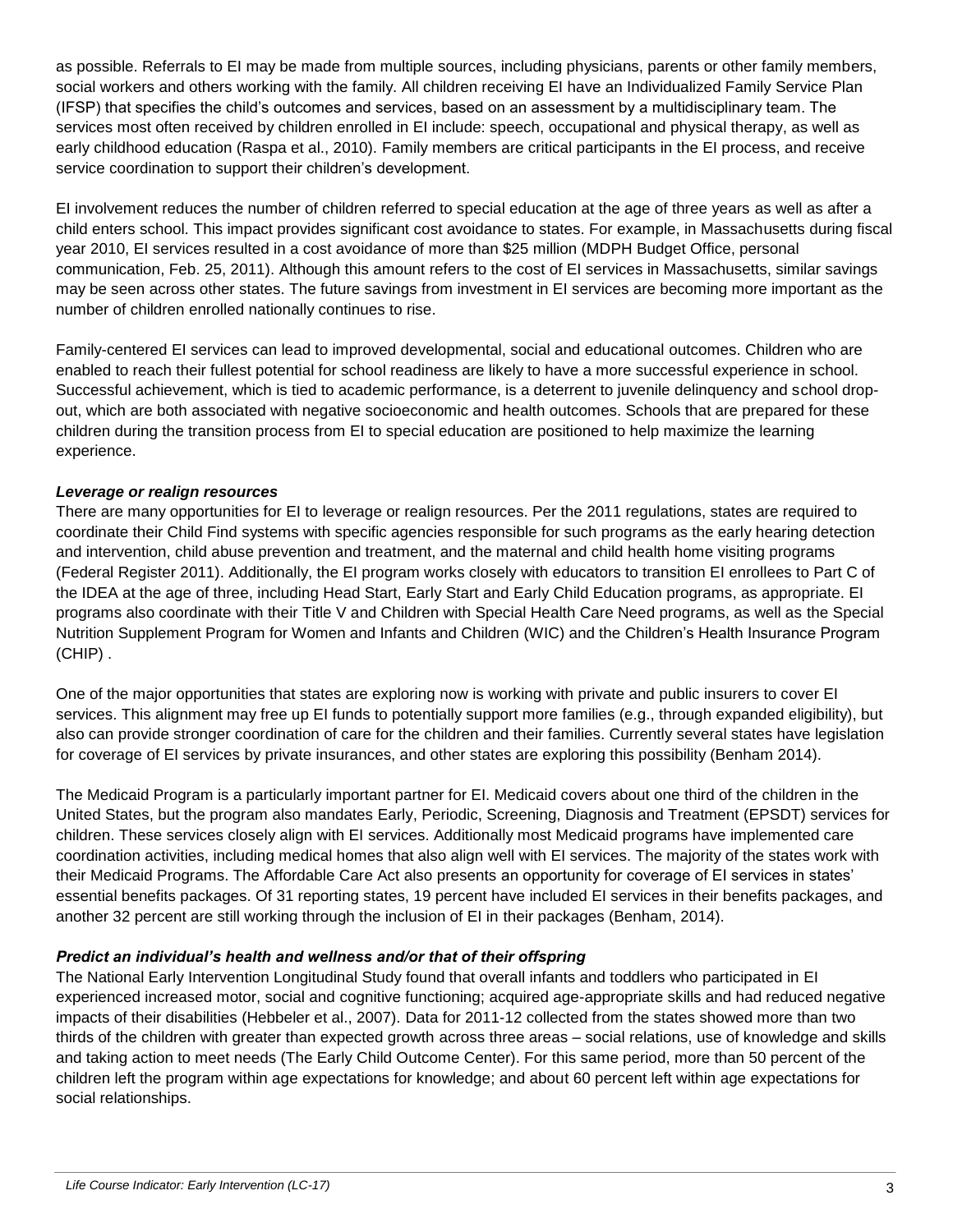Children who function within age expectations are more likely than their peers who do not function within age expectations to have positive life course outcomes. In addition, families who have learned to be better advocates for their children in EI will more than likely continue to do so with other systems and networks, providing more opportunities to improve the child's health. Their children, in turn, may well become better advocates for themselves and their children, tying EI services into the life course.

# **Data Criteria**

#### *Data availability*

Data collection for EI is outlined in the Federal Register notices. Each state must include a system for compiling and reporting timely and accurate EI data that meets the requirements of the federal regulations of Part C of IDEA. The data system required must include a description of the process that the State uses, or will use, to compile data on infants or toddlers with disabilities receiving early intervention services, including a description of the State's sampling methods, if sampling is used, for reporting the data required by the Secretary under sections 616 and 618 of the Act and §§303.700 through 303.707. Each State must collect valid and reliable information as needed to report annually to the Secretary on the indicators established by the Secretary for the State Performance Plans and Annual Reports.

For the purposes of the annual report required by section 618 of the Act and §303.720, the lead agency must count and report the number of infants and toddlers receiving early intervention services on any date between Oct. 1 and Dec. 1 of each year. The report must include: 1) The number and percentage of infants and toddlers with disabilities in the state, by race, gender and ethnicity, who are receiving early intervention services (and include in this number any children reported to it by tribes, tribal organizations, etc.); 2) The number and percentage of infants and toddlers with disabilities, by race, gender, and ethnicity, who, from birth through age two, stopped receiving services from the EI program because of program completion or for other reasons; and 3) The number and percentage of at-risk infants and toddlers (as defined in section 632(1) of the Act), by race and ethnicity, who are receiving early intervention services under Part C of the Act.

Every state EI program reports annual Child Count data to the Department of Education, Office of Special Education Programs through the Annual Performance Report. This report includes the percentage of children birth to one and percentage of children birth to three with IFSPs compared to other states.

#### *Data quality*

The annual number of children served in Early Intervention by a given state as reported in the State's Annual Performance Report is accurate and reliable. States have been reporting these data for more than 20 years, and there is a verification process in place with local EIs to ensure the accuracy of the data. Each state must establish procedures to be used by the local EI in counting the number of children with disabilities receiving early intervention services. Each state must establish dates by which those EIs must report to the lead agency to ensure that the state data are accurate, and obtain certification from the local EIP provider that an unduplicated and accurate count has been made. The state must maintain data for the purposes of audits on the child count.

#### *Simplicity of indicator*

The level of complexity in calculating and explaining this indicator is low. The numerator and the denominator are simple and straightforward. The numerator is the number of children birth to age three years receiving early intervention services as of a given date. The denominator is provided through census data of the population birth through three years.

Eligibility criteria for EI may vary from state to state; however, there is enough comparability among states for this indicator to be meaningful. For example, the Infant Toddlers Coordinators Association (OSEP DANS, 2012) has established categories of eligibility to include the following:

Category A: At Risk, Any Delay, Atypical Development, one standard deviation in one domain, 20 percent delay in two or more domains, 22 percent delay in two or more domains, 25 percent delay in one or more domains.

Category B: 25 percent delay in two or more domains, 30 percent delay in one or more domains, 1.3 standard deviations in two domains, 1.5 standard deviations in any domain, 33 percent delay in one domain.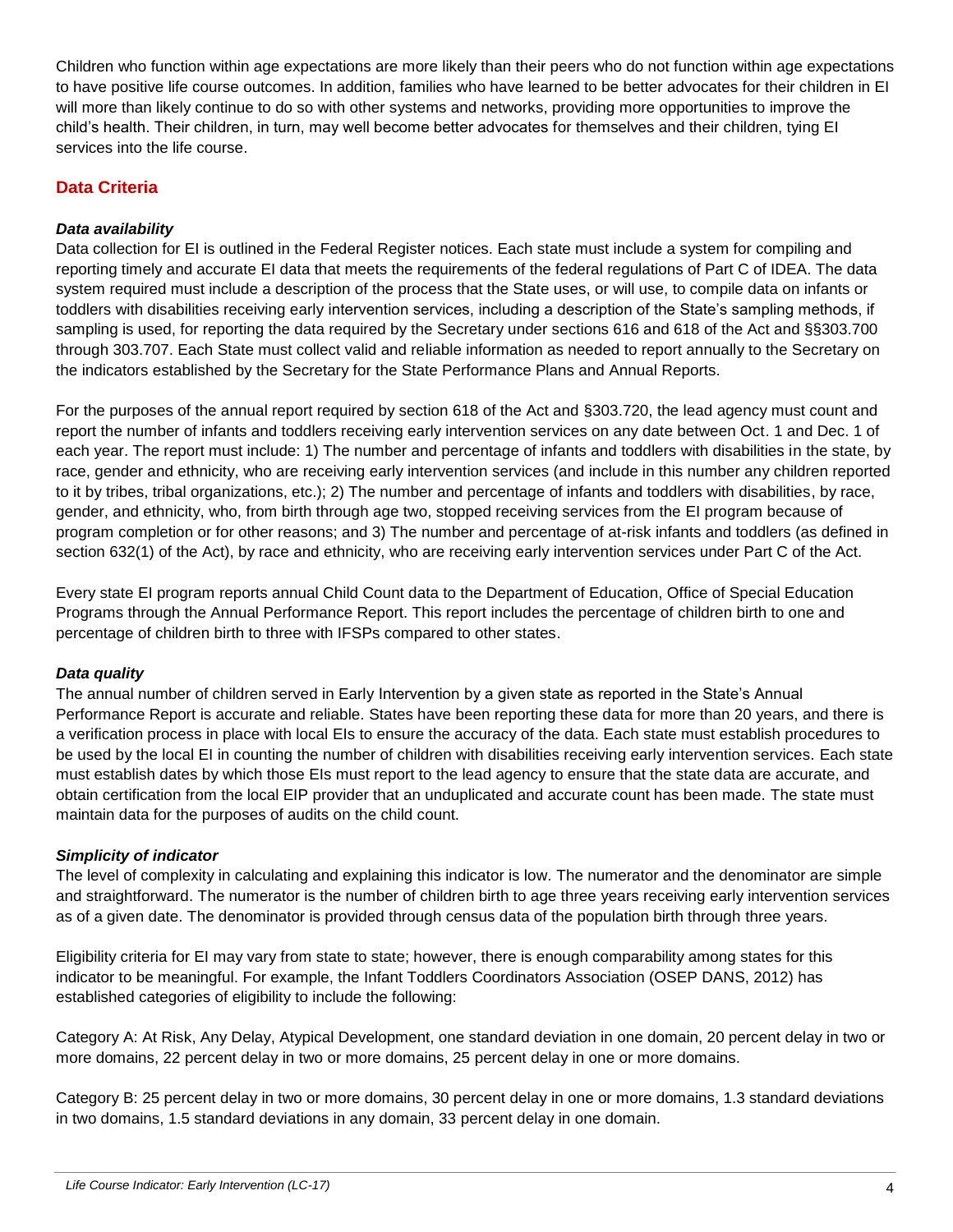Category C: 33 percent delay in two or more domains, 40 percent delay in one domain, 50 percent delay in one domain, 1.5 standard deviations in two or more domains, 1.75 standard deviations in one domain, two standard deviations in one domain, two standard deviations in two or more domains. Historical Child Count data and cumulative number of children served by each state are available on the ITCA website at [ideainfanttoddler.org/pdf/2011-Child-Count-Data-Charts.pdf.](http://www.ideainfanttoddler.org/pdf/2011-Child-Count-Data-Charts.pdf)

#### **References**

Benham, R. (June 2014) Finance Webinar Series – Utilizing Private Insurance in Supporting Part C Services. Available at: http://ectacenter.org/~calls/2014/financepartc/financepartc.asp#session3

Clements K. (2008). Maternal socio-economic and race/ethnic characteristics associated with early intervention participation. Maternal and Child Health Journal. 12:708-17.

Clements K. (2006, September). Referral to and Participation in Massachusetts Early Intervention among children born January 1998 to September 2000. Boston, MA: Massachusetts Department of Public Health. Data Brief No. 1. pp. 1-5.

The Early Childhood Outcomes Center. Funded by the Office of Special Education Programs, U.S. Department of Health. Funded by the Outcomes for Children Served through IDEA's Early Childhood Program.2011-2012. Received from the Massachusetts Early Intervention Program, September 4, 2014.

The Early Childhood Technical Assistance Center (ECTAC). Annual Appropriations and Number of Children served Under Part C of IDEA Federal Fiscal Years 1987-2012. Available at: http://ectacenter.org/partc/partcdata.asp. Accessed September 2, 2014.

Federal Register. (2011). Early Intervention Program for Infants and Toddlers with Disabilities; Final Regulations. U.S. Department of Education: 34 CFR Part 303. Available from: http://www.gpo.gov/fdsys/pkg/FR-2011-09-28/pdf/2011-22783.pdf.

Feinberg, E., Silverstein, M., Donahue, S., Bliss, R. (2011). The impact of race on participation in Part C Early Intervention services. Journal of Developmental and Behavioral Pediatrics. 32(4): 284-291.

Glascoe, F.P. (1997). Obstacles to effective developmental surveillance: errors in clinical reasoning. Journal of Developmental and Behavioral Pediatrics. 14(5): 344-349.

Glascoe, F.P. (2003) Parent's evaluation of developmental status: how well do parents' concerns identify children with behavioral and emotional problems? Clinical Pediatrics. 4292): 133-138.

Glascoe, F.P. (2006). If you don't ask, parents may not tell: noticing problems vs. expressing concerns. Archives of Pediatric Adolescent Medicine. 160(2) 220.

Hebbeler K., Spiker, D., Bailey, D., Scarborough, A., Mallik, S., Simeonsson, R., Singer, M. (2007)Early intervention for toddlers and infants with disabilities and their families; participants, services and outcomes. Final Report of the National Early Intervention Longitudinal Study (NEILS). Available at: http://www.sri.com/sites/default/files/publications/neils\_finalreport\_200702.pdf

McManus, B., McCormick, M.C., Acevedo-Garcia, D., Ganz, M., Hauser-Cram, P. (2009). The Effects of State Early Intervention Eligibility Policy on Participation among a Cohort of Young CSHCN. Pediatrics. 124:s638-s374.

Raspa, M., Hebbeler, K., Bailey, D.B., Scarborough, A.A. (2010) Service provider combinations and the delivery of early intervention services to children and families. Infants Young Children. 23(2): 132-144.

Rosenberg, S.A., Zhang, D., Robinson, C.C. (2008) Prevalence of Developmental Delays and Participation in Early Intervention Services for Young Children. Pediatrics. 12(6): e15003-e1509.

Shapiro. B.J., Derrington, T.M. (2004). Equity and Disparity in Access to Services: An Outcome-Based Evaluation of Early Intervention in Child Find in Hawaii. Topics in early Childhood Special Education. 24(4): 199-212.